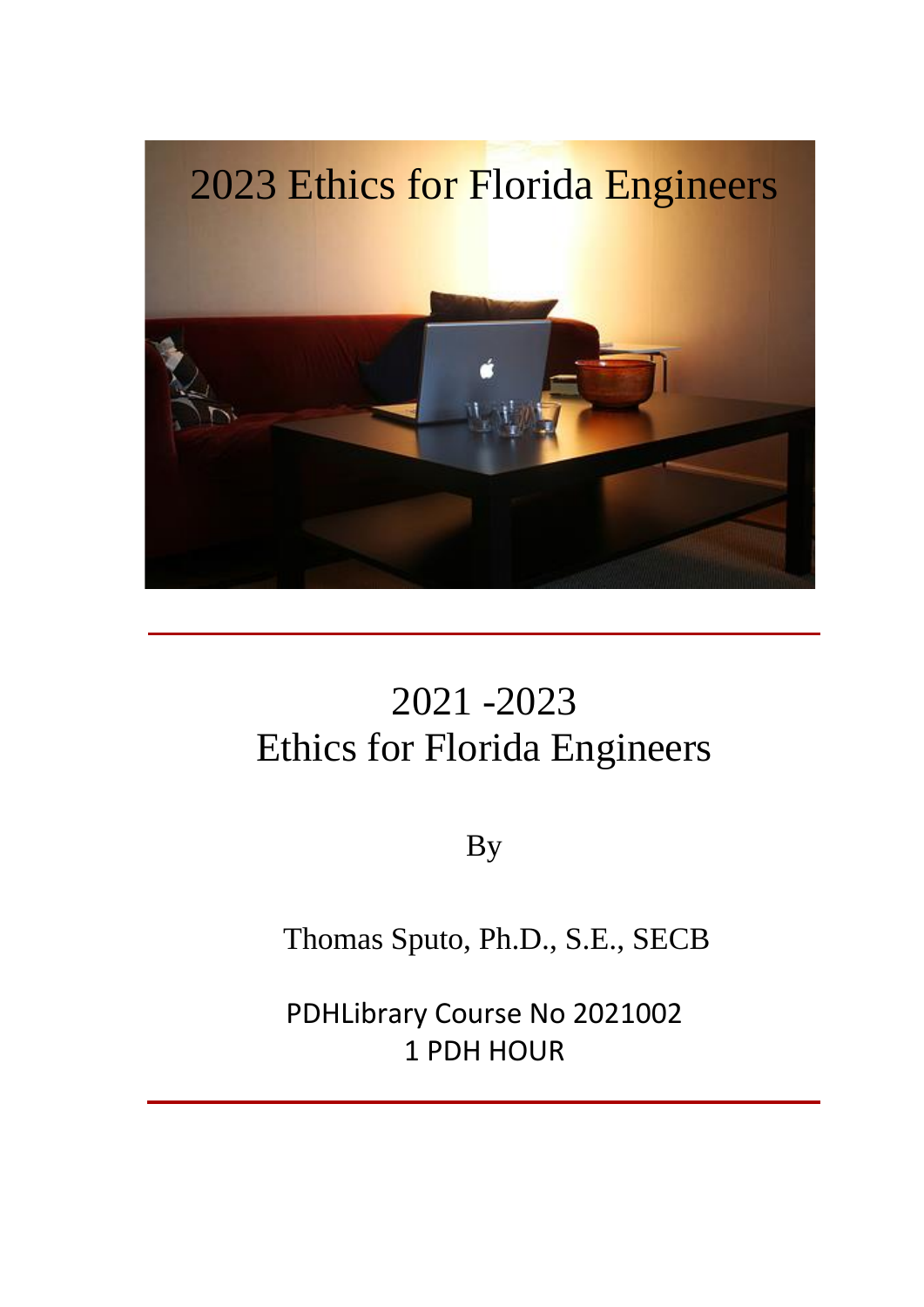# Course Inquiries

This course is designed to be interactive. The readers of this course are encouraged to contact pdhlibrary.com to discuss the practice questions as well as to discuss other questions that may arise while taking this course on ethics for engineers. All inquiries will be answered in within two days or less. The reader can contact PDHLibrary.com in the following three ways:

#### **By Email:**

#### [mail@pdhlibrary.com](mailto:mail@pdhlibrary.com)

## **By Phone:**

Call Southard Engineering,Inc. | PDHLibrary.com at 352-367-2526. Business hours are Monday through Friday 10:00 AM to 5:00 PM.

#### **By Fax:**

Fax your inquiry to (352) 367-2526 using the fax form provided below.

| To:                           |                                     | From:                                      |                                        |
|-------------------------------|-------------------------------------|--------------------------------------------|----------------------------------------|
|                               | · PDHLibrary.com                    |                                            |                                        |
| <b>Course Name:</b>           |                                     | Date:                                      |                                        |
|                               | • 2023 Ethics for Florida Engineers |                                            |                                        |
| <b>Course Number:</b>         |                                     | <b>Total No. of Pages Including Cover:</b> |                                        |
| $\cdot$ 02019002              |                                     |                                            |                                        |
| <b>Fax Number:</b>            |                                     | <b>Fax Number:</b>                         |                                        |
| $\cdot$ 352-367-2526          |                                     |                                            |                                        |
| <b>Phone Number:</b>          |                                     | <b>Phone Number:</b>                       |                                        |
| $\cdot$ 352-367-2526          |                                     |                                            |                                        |
| <b>Email Address:</b>         |                                     | <b>Email Address:</b>                      |                                        |
| $\bullet$ mail@pdhlibrary.com |                                     | ٠                                          |                                        |
| <b>URGENT</b>                 | $\Box$ FOR REVIEW                   | $\Box$ PLEASE COMMENT                      | $\Box$ PLEASE REPLY $\Box$ PLEASE FILE |
| <b>Comments:</b>              |                                     |                                            |                                        |
|                               |                                     |                                            |                                        |
|                               |                                     |                                            |                                        |
|                               |                                     |                                            |                                        |
|                               |                                     |                                            |                                        |

# **FACSIMILE TRANSMITTAL SHEET**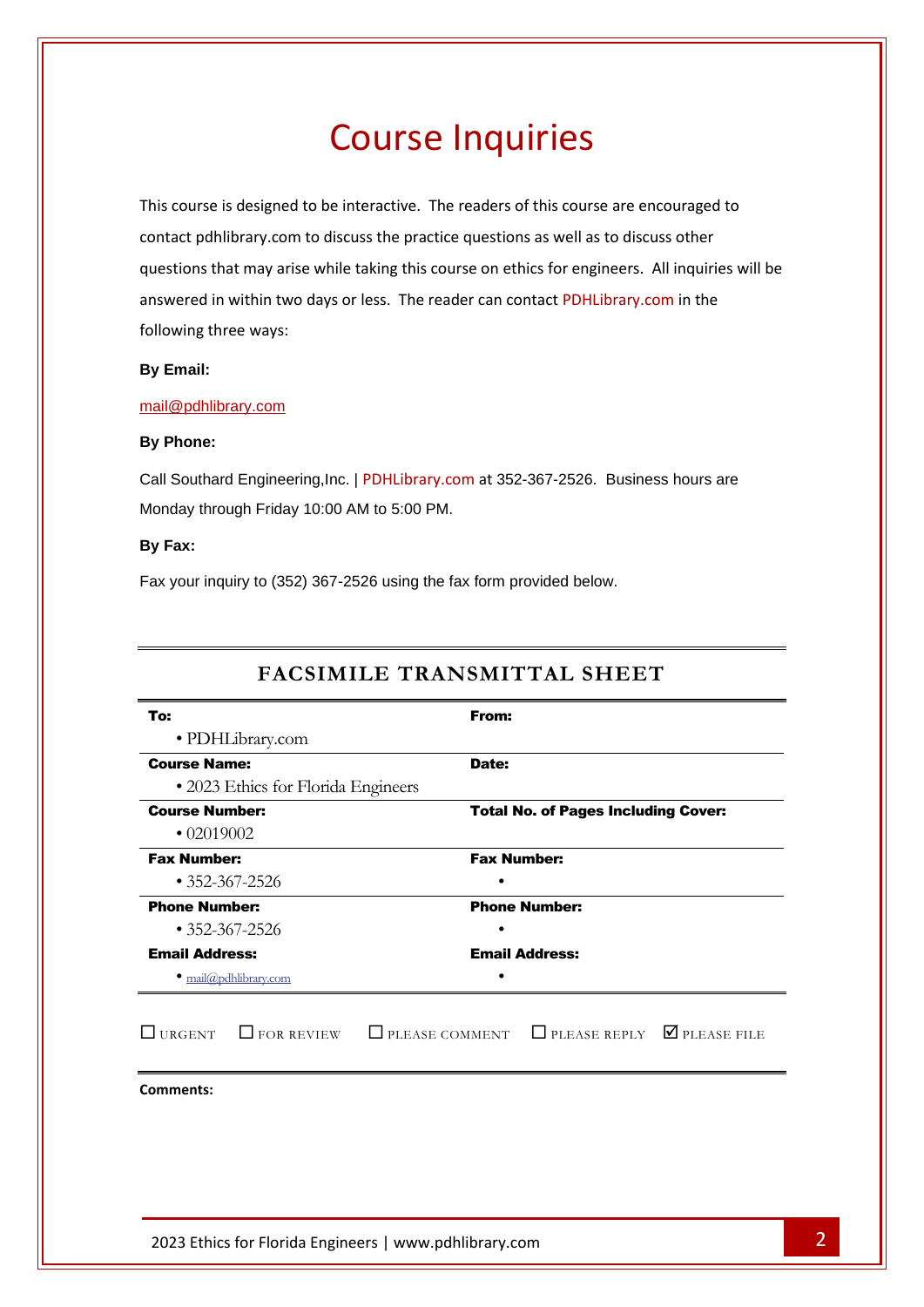# **2023 ETHICS FOR FLORIDA ENGINEERS 1 PDH**

Thomas Sputo, Ph.D., P.E., S.E., SECB

## **Course Description**

Within society, professional engineers occupy a place of special trust. Errors by engineers can have devastating consequences. Ethical behaviour by engineers is therefore of primer importance.

This course will have you study two documents that pertain to ethics for engineers; the National Council of Structural Engineering Associations (NCSEA) Model Code of Ethics, and the Illinois Board of Structural Engineers Standard of Professional Conduct. While these are written by organizations of structural engineers, the concepts are identical for all branches of engineering. While the first is a model code set for adoption by state engineering associations, and the second is only mandatory if you are a licensed Structural Engineer in Illinois, both documents are worthwhile studying to learn more about your ethical responsibilities as an engineer. So, while you read this course, where is says "structural engineer", think about your own branch of engineering practice!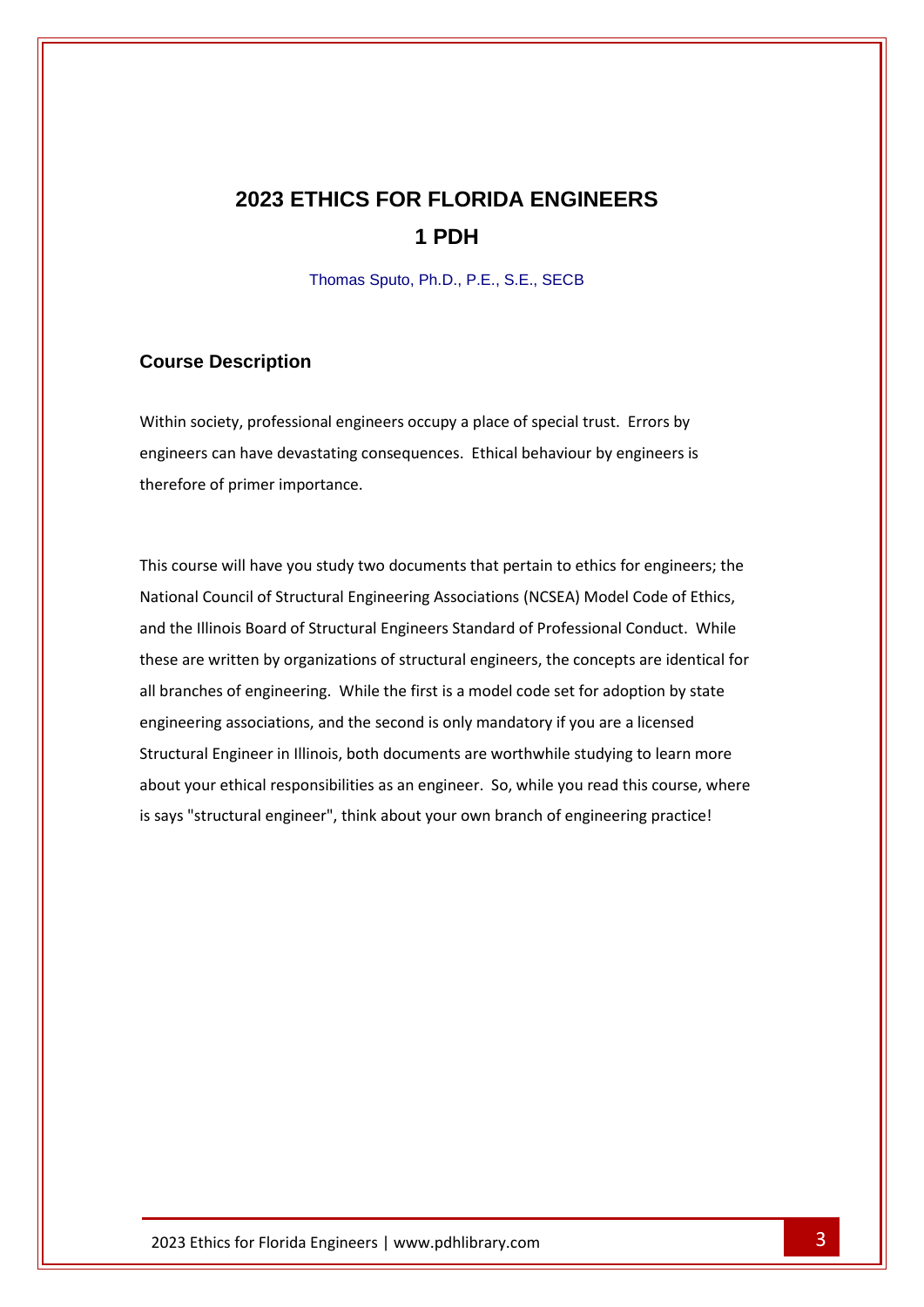## **NCSEA Model Code of Ethics**

**July 29, 2008 Rev May 18, 2011**

#### **Fundamental Purpose**

This Code of Ethics is provided as guidance for individual structural engineers, and applies to the responsible individual who provides professional services in the analysis, assessment, design, construction, or repair of buildings, bridges, and other structures.

All of the Fundamental Principles, Tenets and Guidelines should be applied in accordance with the standards of skill and care generally exercised by other structural engineers in the same locale acting under similar circumstances and conditions.

## **Fundamental Principles**

To uphold and advance the integrity, honor and dignity of the structural engineering profession by:

- 1. using their knowledge and skill for the enhancement of human welfare;
- 2. being honest and impartial in serving with fidelity the public, their employers and clients; and
- 3. striving to increase the competence of practitioners and the prestige of the structural engineering profession.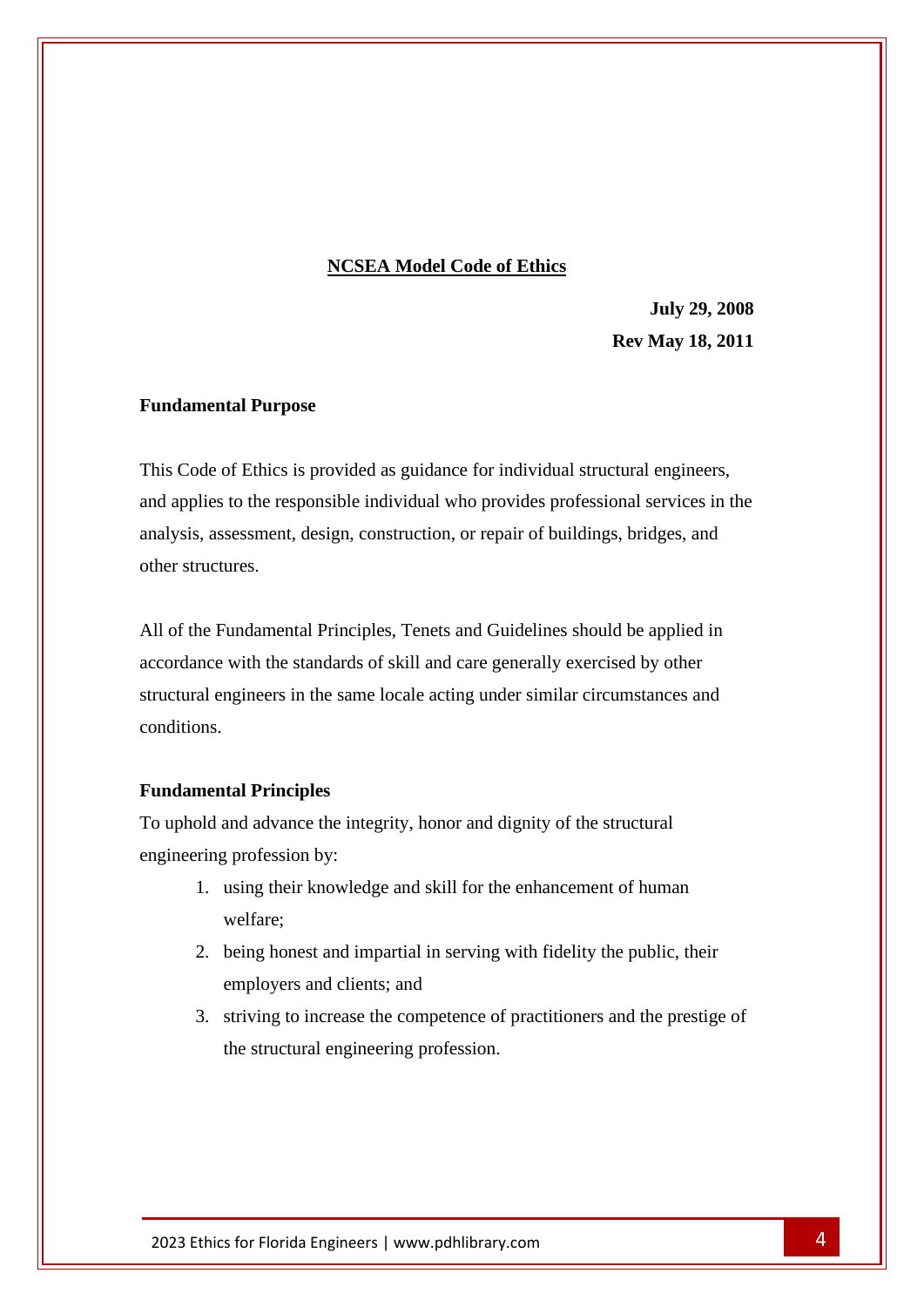# **Fundamental Tenets**

Structural engineers:

- 1. use their knowledge and skill in the performance of their professional duties to make decisions in the interest of the safety, health, and welfare of the public.
- 2. perform services only in areas of their demonstrated competence.
- 3. issue public statements in an objective and honest manner.
- 4. act for each employer or client as faithful agents or trustees, and avoid conflicts of interest.
- 5. build their professional reputation on merit and compete fairly with others.
- 6. act in such a manner as to uphold and enhance the honor, integrity, and dignity of the structural engineering profession, without tolerance for corruption.
- 7. continue their professional development throughout their careers, and provide opportunities for the professional development of others.

# **Guidelines to Practice Under the Fundamental Tenets of Ethics**

# **TENET 1.**

Structural engineers use their knowledge and skill in the performance of their professional duties to make decisions in the interest of the safety, health, and welfare of the public.

- a. Recognize that the lives, safety, health and welfare of the general public are dependent upon engineering judgments, decisions and practices.
- b. Approve or seal only those design documents or engineering reports, reviewed or prepared in accordance with the rules and laws of the authority having jurisdiction, which are determined to be safe for public health and welfare in conformance with accepted structural engineering standards.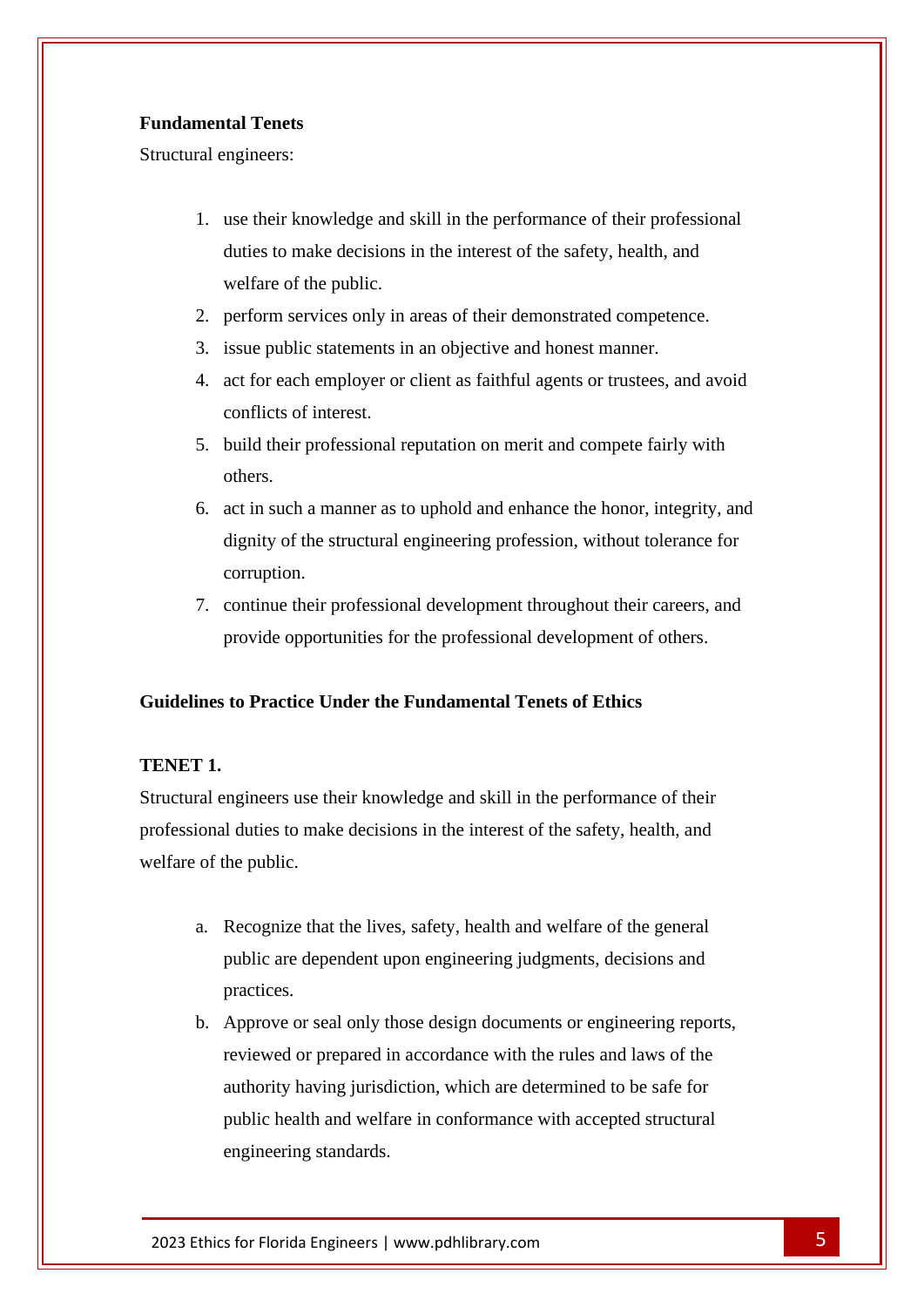- c. Inform their clients or employers of the possible consequences, and notify such other authorities as may be appropriate, when their professional judgment is overruled under circumstances where the safety, health and welfare of the public are endangered.
- d. When there is knowledge or reason to believe that another person or firm may be in violation of any of the provisions of Tenet 1, consider first presenting such information to the person or firm suspected of the violation. If such action does not satisfactorily resolve the suspected violation, present such information to the proper authority in writing and cooperate with the proper authority in furnishing such further information or assistance as may be required, without incurring a breach of this Code of Ethics.
- e. Seek opportunities to be of constructive service in civic affairs and work for the advancement of the safety, health and well-being of their communities, and the protection of the environment through the practice of sustainable development.

# **TENET 2.**

Structural engineers perform services only in areas of their demonstrated competence.

- a. Engage in structural engineering assignments only when qualified by either education or training and by experience and examination in the field of structural engineering.
- b. Accept assignments in which certain aspects require education, training, experience, or examination outside their areas of demonstrated competence, provided their services are restricted to those aspects for which they are qualified.
- c. Affix their signatures or seals to structural engineering documents or structural engineering reports dealing with only those matters for which they are qualified by either education or training and by experience and examination.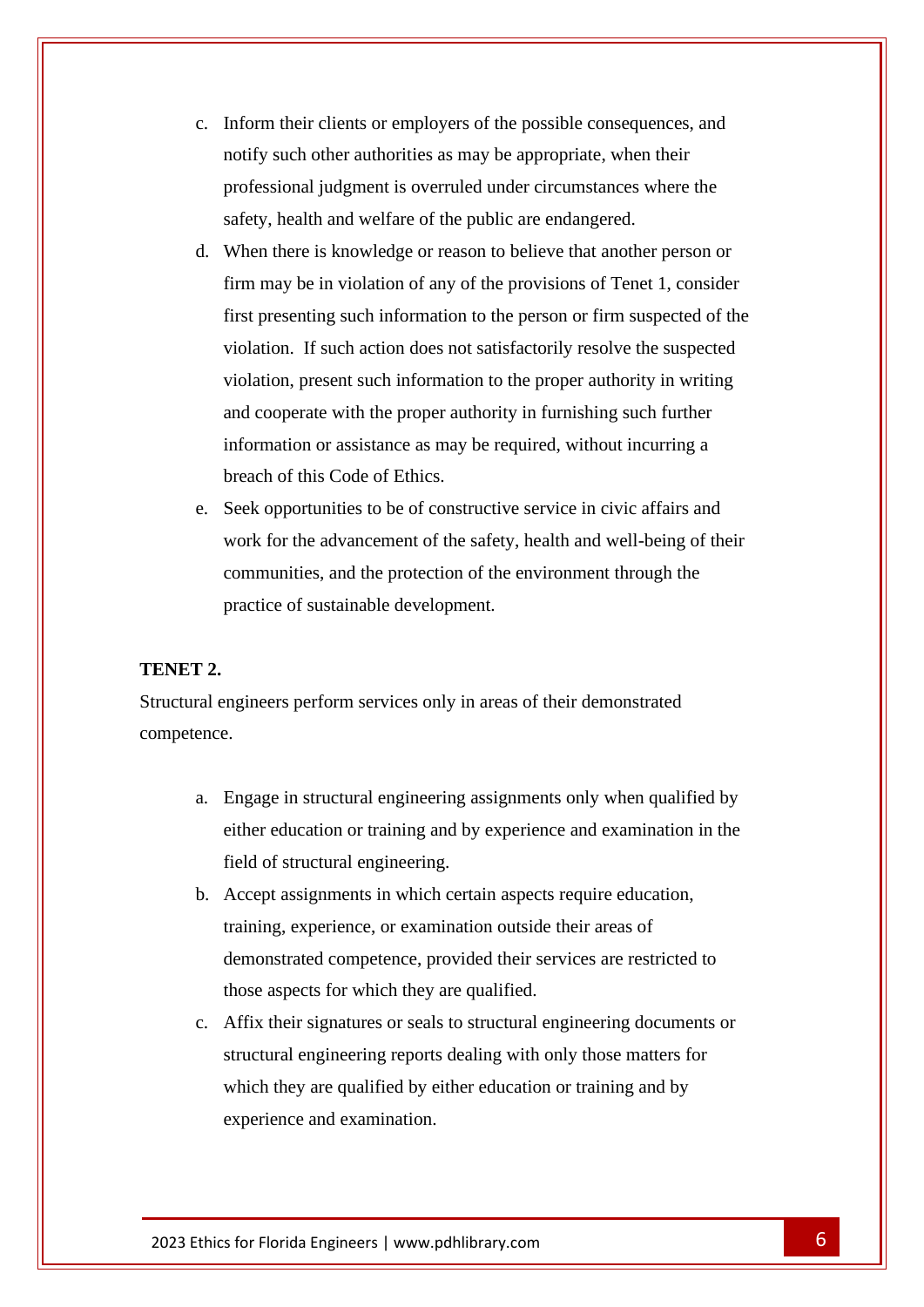## **TENET 3.**

Structural engineers issue public statements in an objective and honest manner.

- a. Endeavor to extend the public knowledge of structural engineering, and avoid participating in the dissemination of inaccurate, unfair or exaggerated statements regarding structural engineering.
- b. Be objective and honest in professional reports, statements, or testimony. Include relevant and pertinent information in such reports, statements, or testimony.
- c. When serving as expert witnesses, express an engineering opinion when it is founded upon: adequate knowledge of the known conditions, a basis of technical competence, and honest conviction.
- d. When serving as peer reviewers, preferably (subject to the consent of the client) inform the design engineer of their appointment, have access to those responsible for the design, and be able to freely discuss and resolve all pertinent matters with the design engineer. The peer reviewer should not seek to provide their services for any remedial design work to be undertaken; however, the client may elect to request the peer reviewer to review the remedial design work. In the event that the design engineer should either abstain from undertaking the remedial design work or not be engaged by the client to perform these services, the client may engage the services of the peer reviewer to undertake such work.
- e. Issue no statements, criticisms, or arguments on structural engineering matters which are inspired or paid for by interested parties, unless they indicate on whose behalf the statements are made.
- f. Be dignified and honest in explaining their work and merit, and avoid acts tending to promote their own interests at the expense of the integrity, honor and dignity of the structural engineering profession.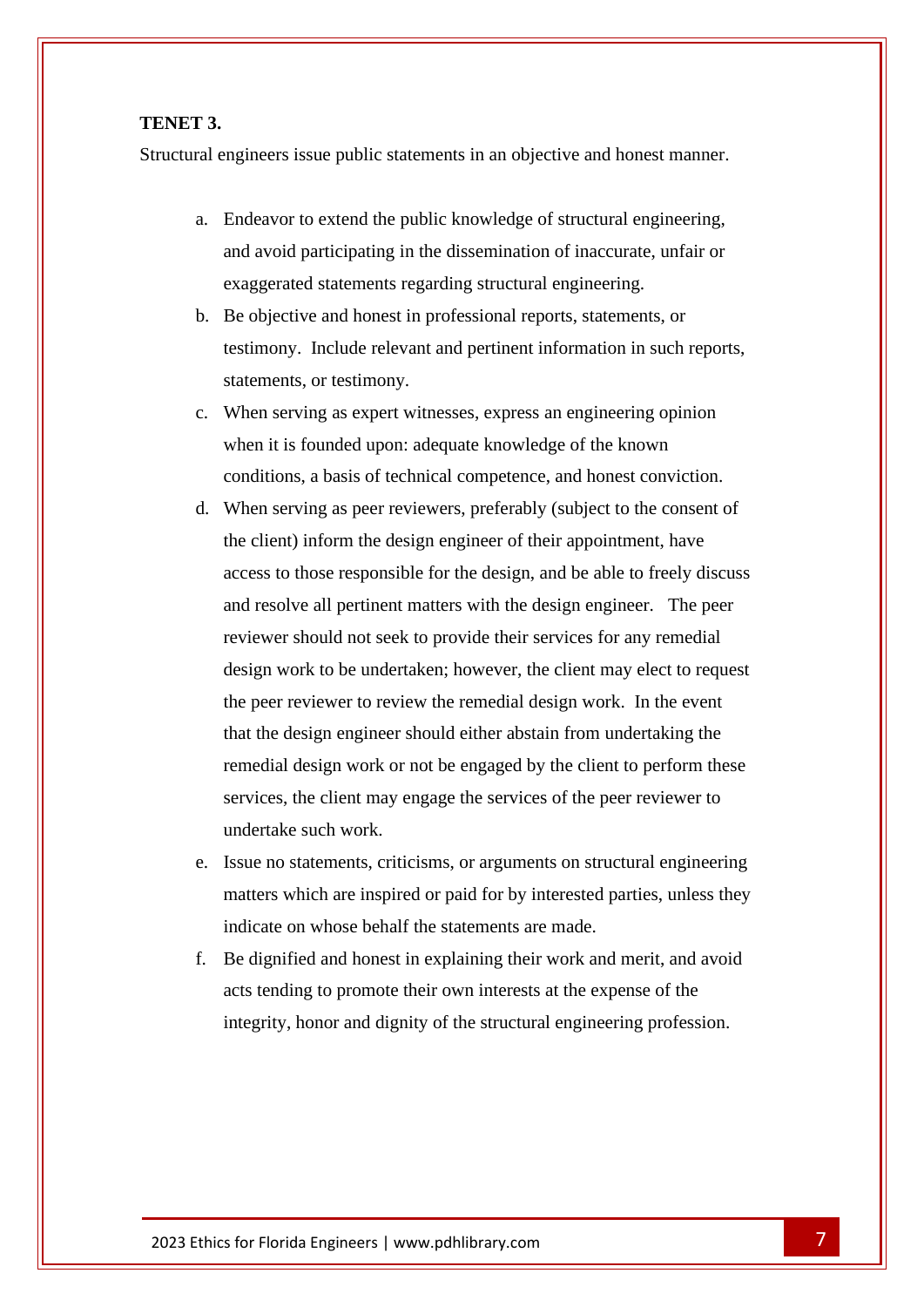## **TENET 4.**

Structural engineers act for each employer or client as faithful agents or trustees, and avoid conflicts of interest.

- a. Strive to avoid conflicts of interest with employers or clients, and promptly inform employers or clients of any business association, interests, or circumstances which could influence their judgment .
- b. Refuse compensation from more than one party for the same services on a project, or for services pertaining to the same project, unless the circumstances are fully disclosed and agreed to, by all interested parties.
- c. Avoid soliciting or accepting gratuities from other parties that create a conflict of interest.
- d. When providing public service as members, advisors, or employees of a governmental body or department, avoid participating in considerations or actions with respect to services solicited or provided by them or their organization in private or public structural engineering practice.
- e. Avoid using confidential information coming to them in the course of their assignments as a means of making personal gain or profit if such action is adverse to the interests of their clients, employers or the public.
- f. Avoid accepting professional employment outside of their regular work or interest, when such activity could harm their employer or create a conflict of interest.
- g. Avoid using equipment, supplies, computer files, computer software, laboratory or office facilities, or other real or intellectual property of their employers to carry on outside private practice without the consent of their employers, or in any manner inconsistent with any lease or licensing agreements governing such use.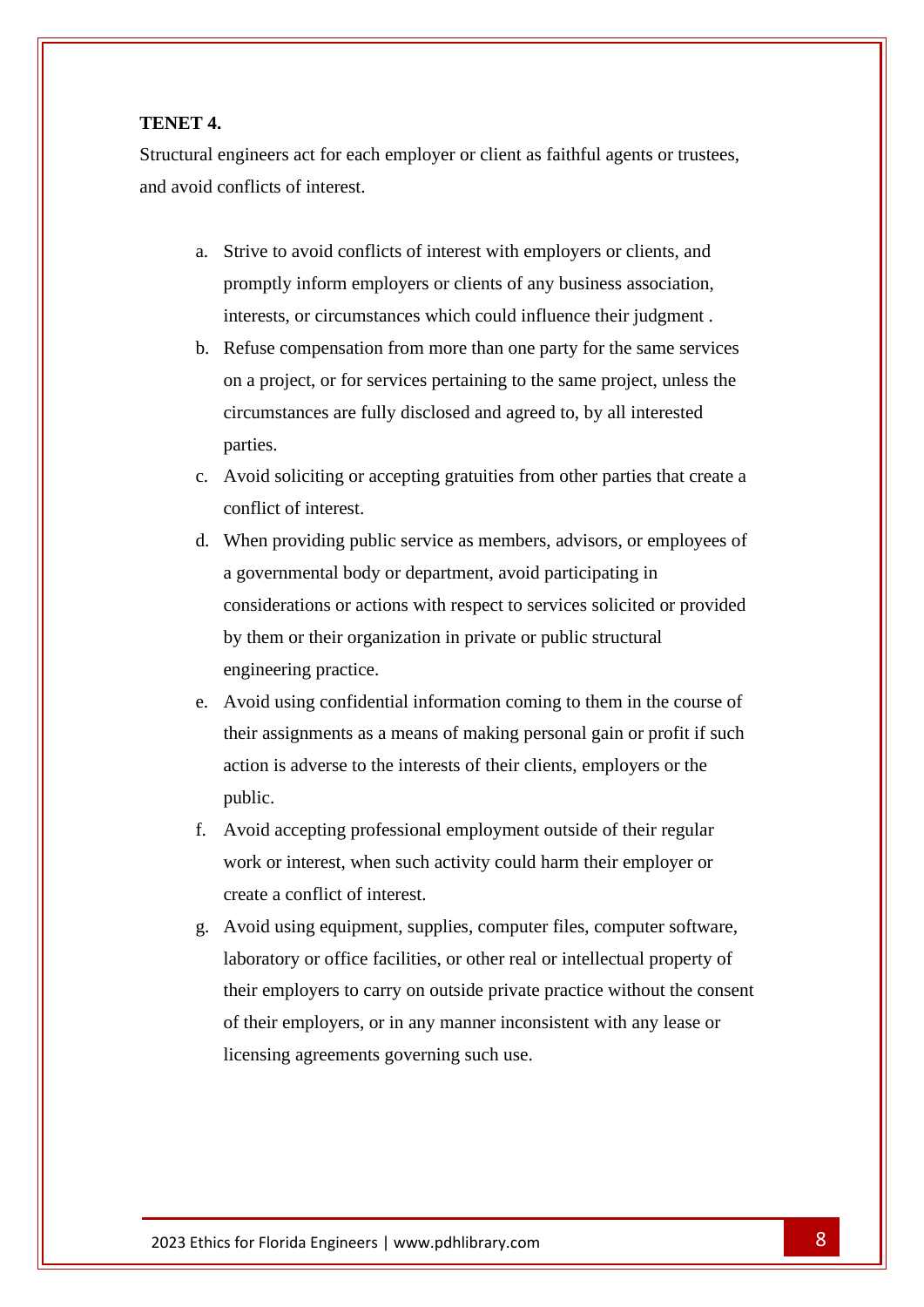## **TENET 5.**

Structural engineers build their professional reputation on merit and compete fairly with others.

- a. Avoid giving, soliciting or receiving either directly or indirectly, any political contribution, gratuity, or consideration in order to secure work.
- b. Negotiate contracts for professional services fairly and on the basis of demonstrated competence and qualifications for the type of professional service required. Disclose to the client any subcontracting, joint venturing, or out-sourcing of structural engineering services by the structural engineer.
- c. Request, propose or accept professional commissions on a contingent basis only under circumstances in which their professional judgments would not be compromised.
- d. Provide accurate representation of their academic and professional qualifications or experience.
- e. Give proper credit for structural engineering work to those contributing, and recognize the proprietary interests of others. When possible, name those responsible for designs, inventions, writings or other accomplishments.
- f. Advertise professional services in a manner that is accurate, not deliberately false or misleading. Suggested and recommended means of advertising include:
	- 1. Professional advertisements in recognized publications, and listings in rosters or directories published by responsible organizations, provided that the advertisements or listings are consistent in size and content, are in a section of the publication regularly devoted to such professional advertisements, and are accurate and not misleading with respect to the structural engineer's extent of participation in projects described.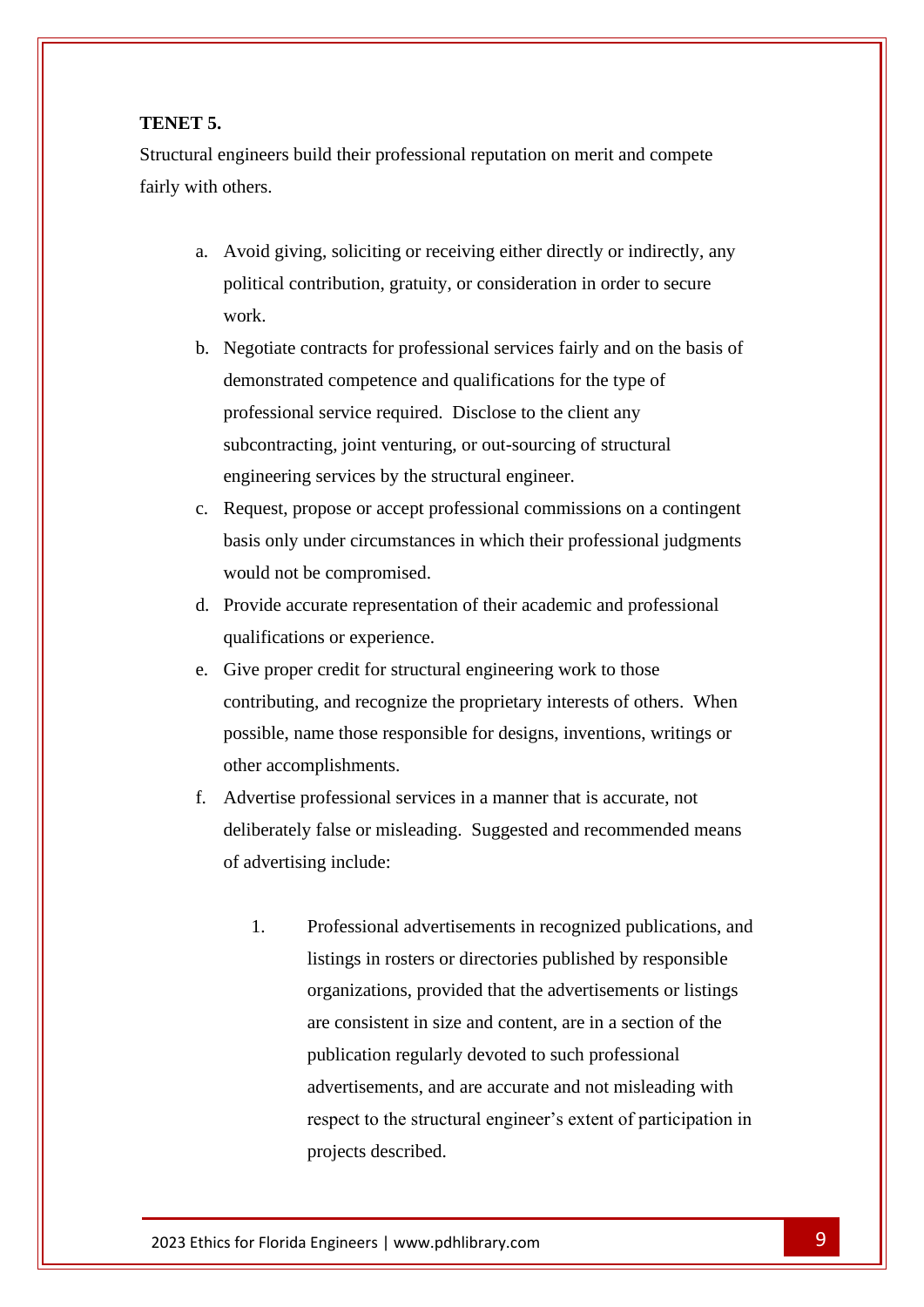- 2. Professional advertisements benefitting or sponsoring charitable organizations.
- 3. Brochures and Internet Web pages which accurately describe experience, facilities, personnel and capacity to render service, providing they are not deliberately misleading with respect to the engineer's participation in projects described.
- 4. A statement of the structural engineers' names or the name of the firm and statement of the type of service posted on projects for services rendered.
- 5. Preparation or authorization of descriptive articles for the lay or technical press, which are accurate. Such articles should not imply anything more than direct participation in the project described.
- 6. Commercial advertisements as may be published by contractors and material suppliers, containing a modest, accurate statement acknowledging the structural engineer's participation in the project, and used by permission of the structural engineer.
- g. Avoid maliciously or falsely, directly or indirectly, injuring the professional reputation, prospects, practice or employment of others, or indiscriminately criticize another's work.
- h. Decline an appointment to supplant the original structural engineer when doubt exists regarding the resolution of the outstanding matters between the client and the original structural engineer.

# **TENET 6.**

Structural engineers act in such a manner as to uphold and enhance the honor, integrity, and dignity of the structural engineering profession, without tolerance for corruption.

a. Act in such a manner which will uphold the honor, integrity, or dignity of the engineering profession, and avoid knowingly engaging in

2023 Ethics for Florida Engineers | www.pdhlibrary.com 10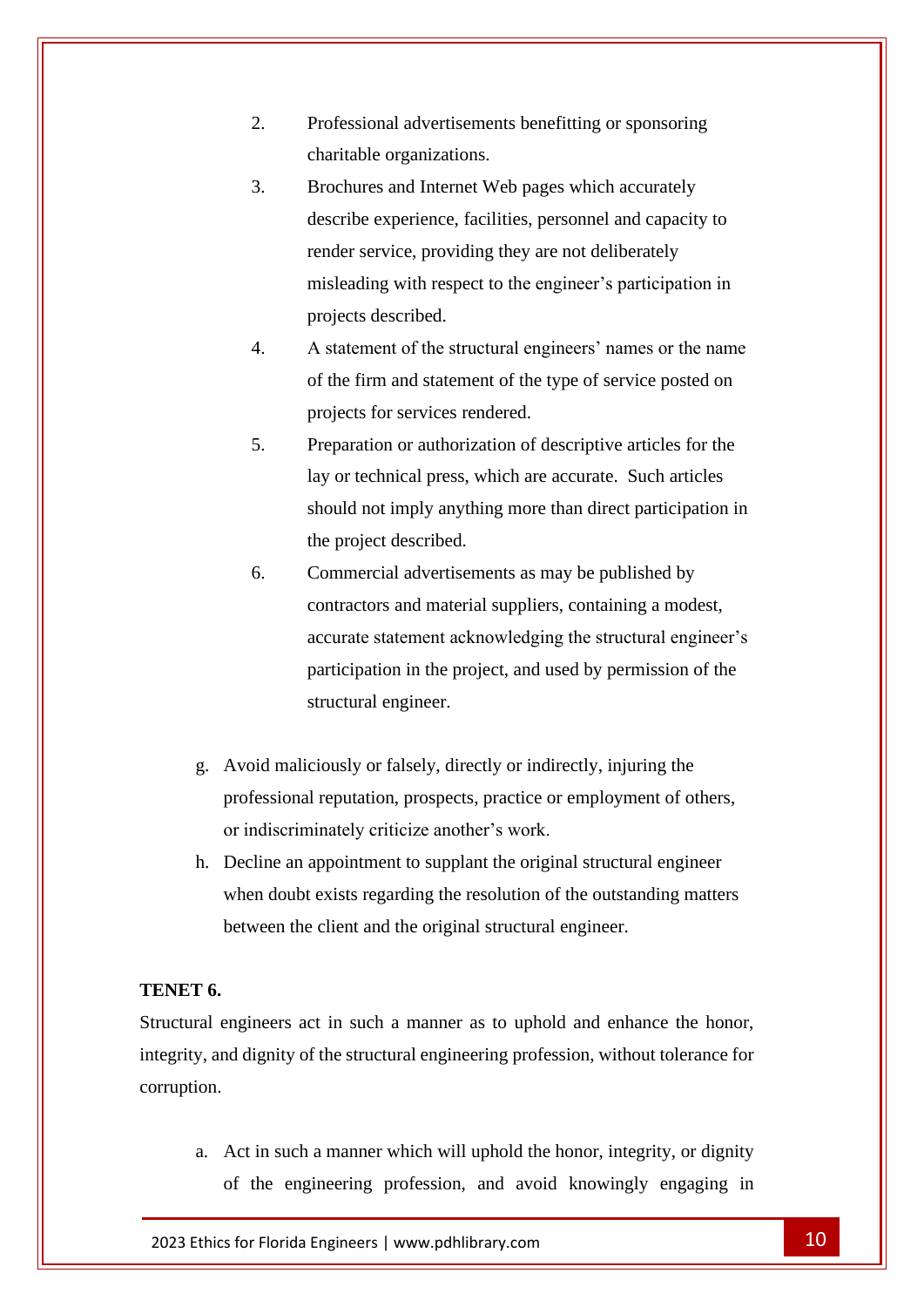business or professional practices of a fraudulent, dishonest or unethical nature.

- b. Be honest in their control and spending of monies, and promote effective use of resources through open, honest, and impartial service to the public, employers, associates and clients.
- c. Be especially vigilant to maintain appropriate ethical behavior where payments of gratuities or bribes are institutionalized practices.
- d. Strive for transparency in the procurement and execution of projects. Transparency includes disclosure of names, addresses, purposes, and fees or commissions paid for all agents facilitating projects.
- e. Avoid procuring, copying, or otherwise using the computer files, computer software, or other real or intellectual property of others without the consent of the product or property owner, or in any manner inconsistent with any lease or licensing agreements governing such use.

# **TENET 7.**

Structural engineers continue their professional development throughout their careers, and provide opportunities for the professional development of others.

- a. Strive to keep current in their specialty fields. This may be achieved by engaging in professional practice, participating in continuing education courses, reading in the technical literature, and attending professional meetings and seminars.
- b. Encourage their engineering employees to become licensed, certified, or registered.
- c. Strive to attend and present papers at professional and technical society meetings.
- d. Strive to uphold a professional structural engineering relationship between employers and employees with respect to terms of employment including technical positions, salary ranges, and benefits.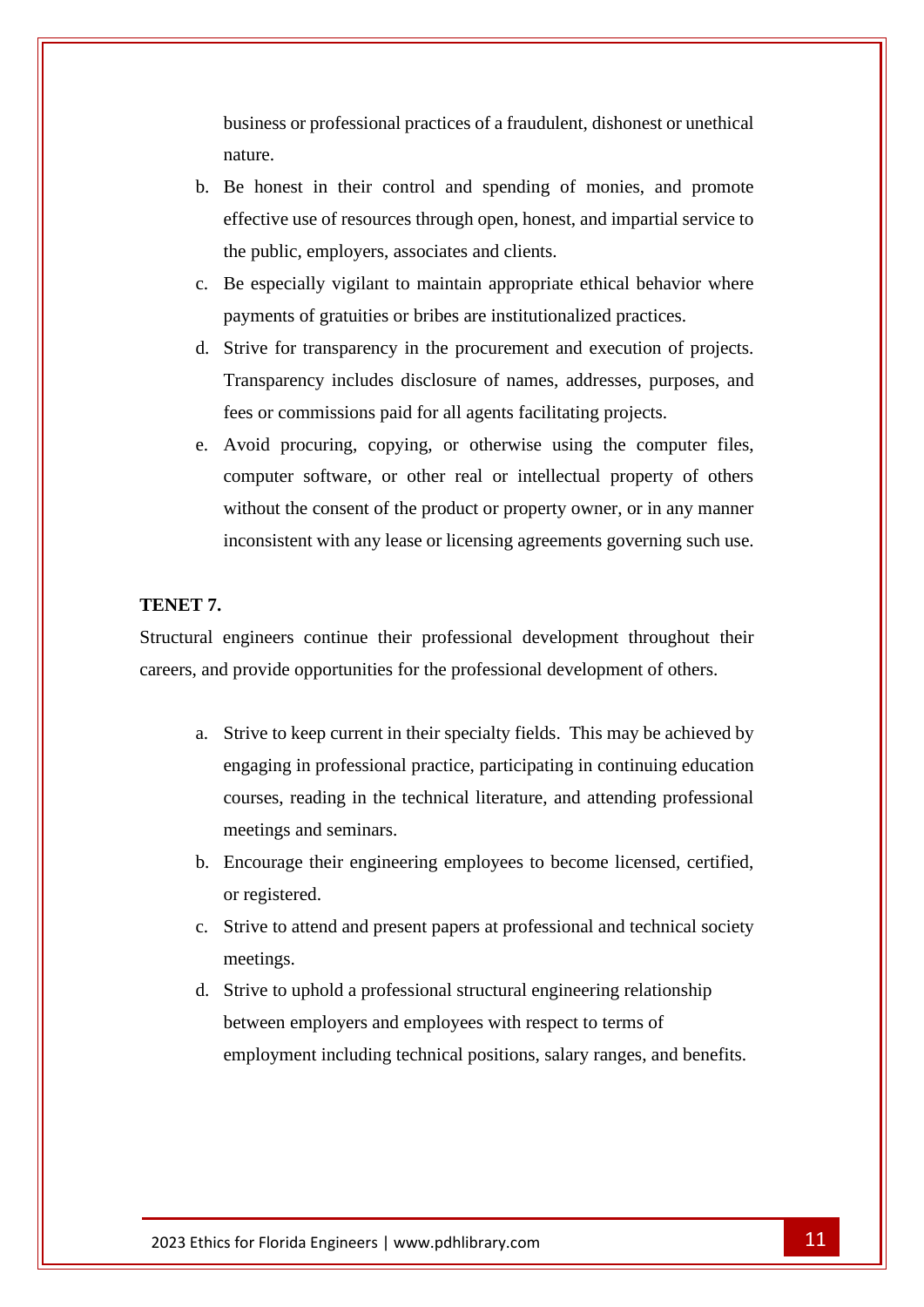#### **Illinois Board of Structural Engineers Standard of Professional Conduct**

#### Section 1480

# TITLE 68: PROFESSIONS AND OCCUPATIONS CHAPTER VII: DEPARTMENT OF FINANCIAL AND PROFESSIONAL REGULATION SUBCHAPTER b: PROFESSIONS AND OCCUPATIONS

# PART 1480 THE STRUCTURAL ENGINEERING PRACTICE ACT OF 1989 SECTION 1480.210 STANDARDS OF PROFESSIONAL CONDUCT

In order to safeguard life, health and property, to promote the public welfare, and to establish and maintain a high standard of integrity in the practice of structural engineering, the following Standards of Professional Conduct shall be binding on every person holding a license as a structural engineer and on all corporations and partnerships authorized to practice structural engineering in this State.

- a) Professional Responsibility. Licensees shall be responsive to the needs of clients and employers, but shall hold paramount life, health, property and the welfare of the public.
	- 1) Licensees shall at all times recognize that their primary obligation is to protect the life, health, property and welfare of the public. If their professional judgment is overruled under circumstances where the life, health, property or welfare of the public is endangered, they shall notify their client or employer and such authority as may be appropriate (which may include the Division or other law enforcement agencies).
	- 2) Licensees shall approve and seal only those designs reviewed or prepared by them, and found to be safe for the public health, property and welfare.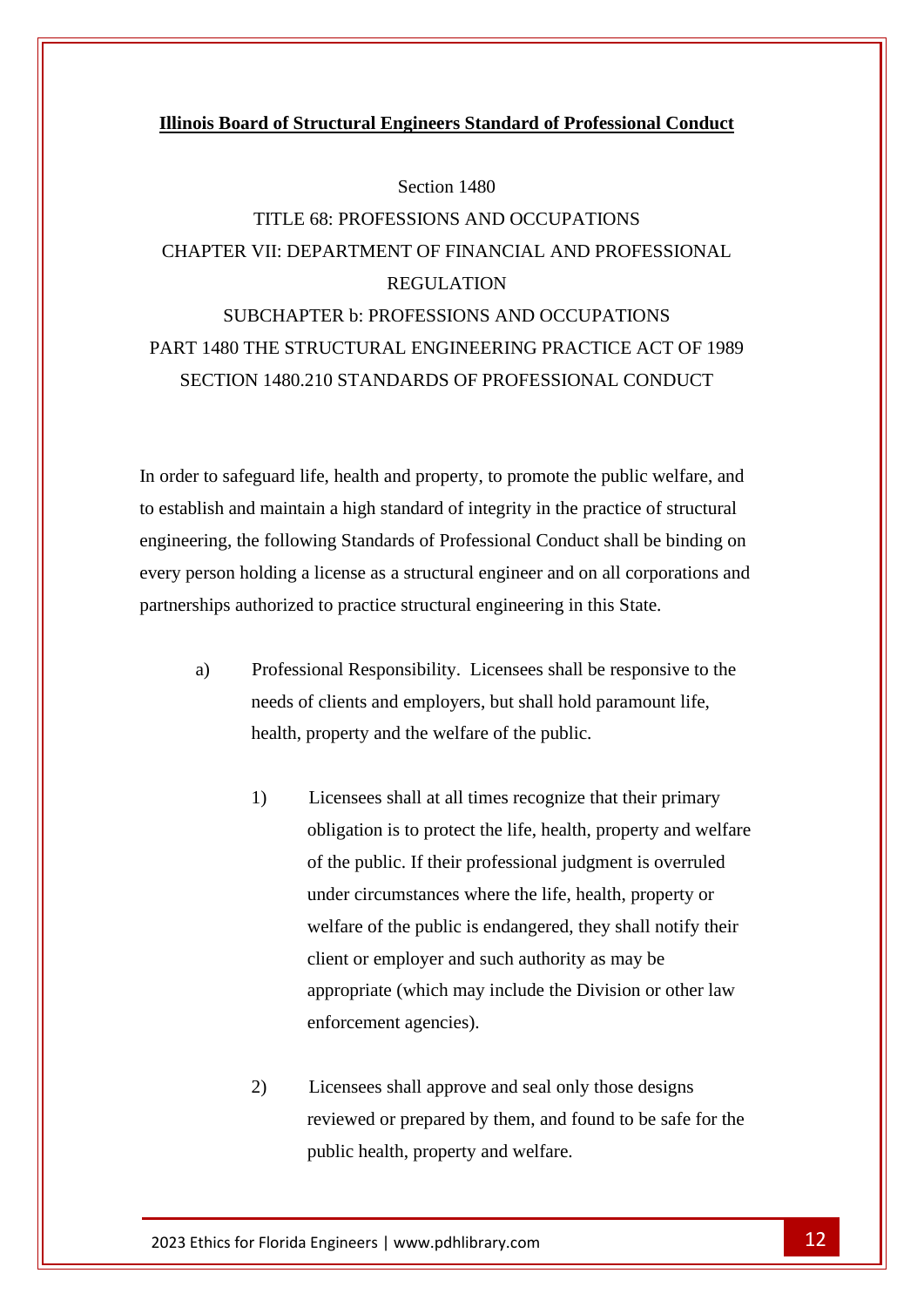- 3) Licensees shall not reveal confidential facts, data or information obtained in a professional capacity without the prior consent of the client, except as authorized or required by law.
- 4) Licensees shall not permit the use of their name or firm's name, nor shall they be associated in business ventures with persons or firms which they have reason to believe to be engaging in fraudulent or dishonest business practices.
- 5) Licensees having knowledge of any alleged violation of any of this Part shall cooperate with the Division, furnishing such information or assistance as may be required to conduct an investigation resulting from a complaint.
- b) Competence. Licensees shall perform services only in areas of their competence.
	- 1) Licensees shall undertake assignments only when qualified by education and experience in the specific technical field of engineering involved.
	- 2) Licensees shall not affix their signature or seal to any plans or documents dealing with subject matter in which they lack competence, nor to any plan or document not prepared or reviewed under their direct supervisory control.
	- 3) Licensees may accept an assignment outside of their fields of competence to the extent that their services are restricted to those phases of the project in which they are qualified, and to the extent that all other phases of the project will be performed by licensees qualified in those phases.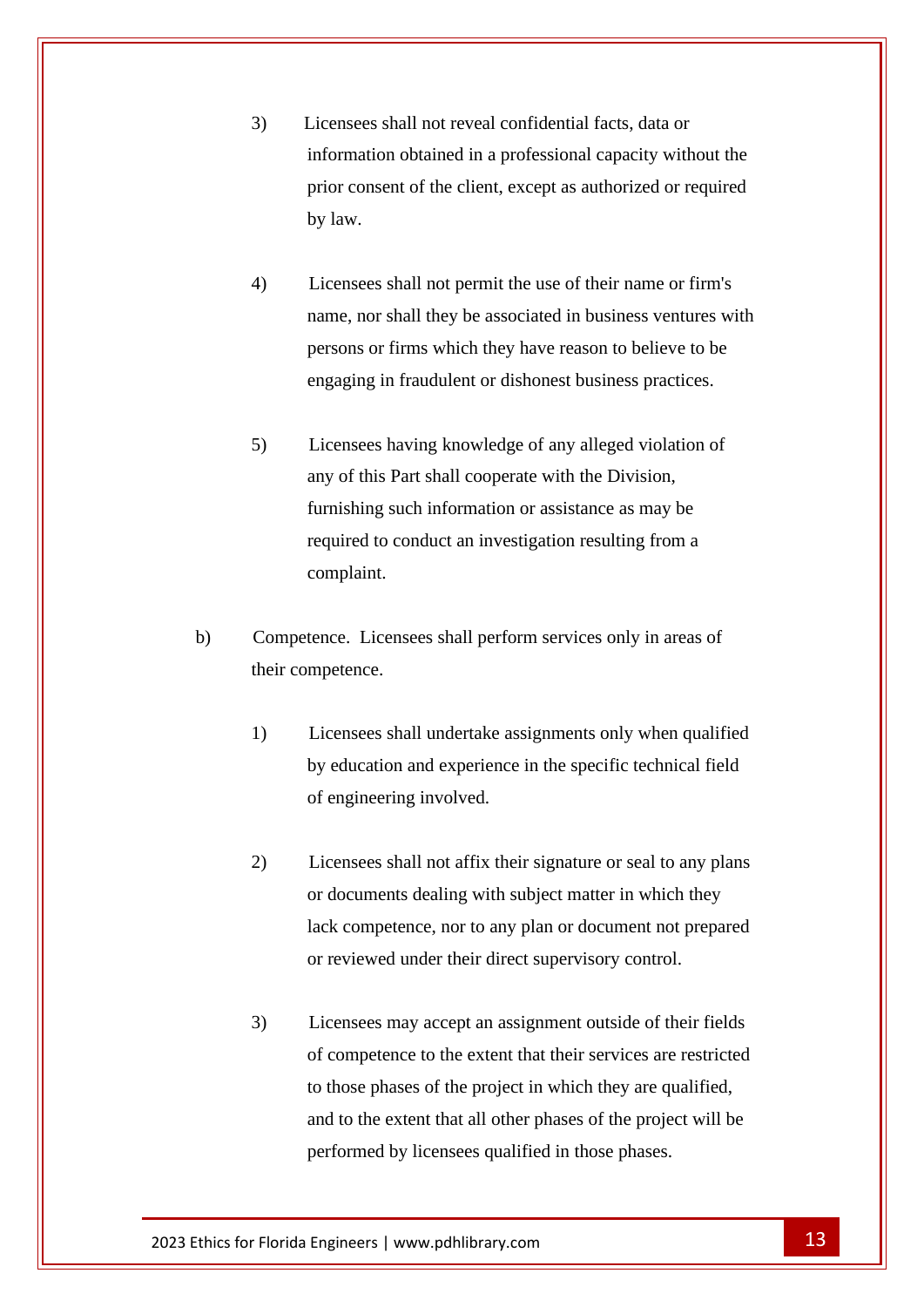- c) Professional Integrity. Licensees shall issue professional statements in an objective and truthful manner.
	- 1) Licensees shall be completely objective and truthful in all structural engineering reports, statements or testimony.
	- 2) Licensees may express publicly a professional opinion on technical subjects only when it is founded upon adequate knowledge of the facts and a background of competence in the subject matter.
	- 3) A licensee, when acting as a representative of an individual or issue no statements, criticisms, or arguments on structural engineering matters without first prefacing those comments by explicitly identifying on whose behalf the comments will be made. When the licensee is acting as a consultant, expressing a professional opinion, such opinion shall be prefaced by complete personal identification as a consultant, without necessarily naming the client. The licensee shall reveal any personal interest in the matter.
- d) Conflict of Interest. Licensees shall act in professional matters for each employer or client as faithful agents of trustees and shall avoid conflicts of interest.
	- 1) Licensees shall conscientiously avoid conflicts of interest with their employers or clients. Whenever conflicts of interest appear unavoidable, however, licensees shall disclose promptly to their employers or clients any business association, interest or circumstance that may influence judgment or quality of services.
	- 2) Licensees shall not accept compensation, financial or other, from more than one party for services on a project or for

2023 Ethics for Florida Engineers | www.pdhlibrary.com 14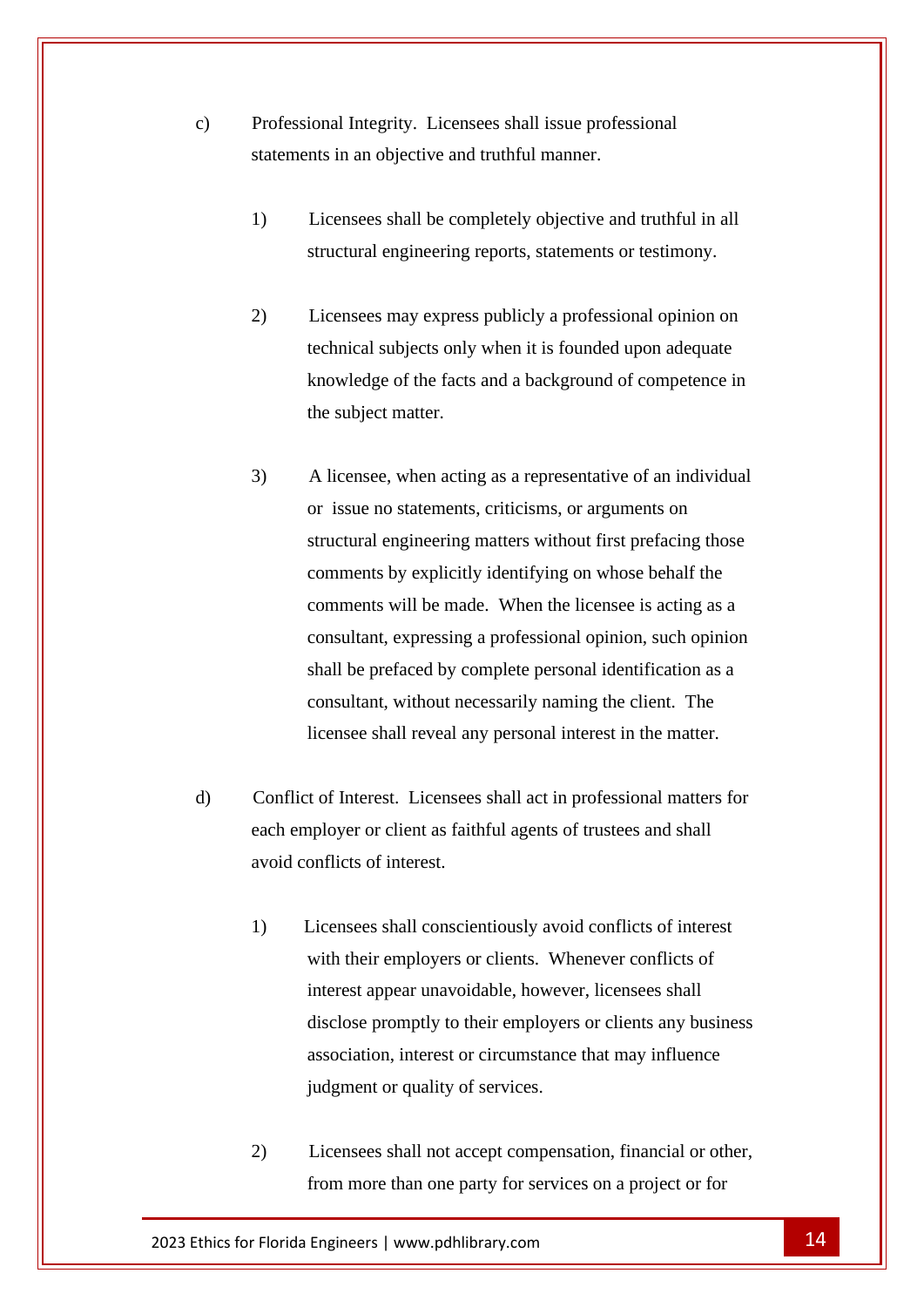services pertaining to a project unless the licensee makes full disclosure and receives consent of all interested parties.

- 3) Licensees shall not solicit or accept financial or other valuable consideration from any material supplier or equipment supplier for specifying the supplier's products except when the licensee is a known employee or agent of the supplier.
- 4) Licensees shall not solicit or accept gratuities, directly or indirectly, from any contractor, architect, engineer or other party dealing with the licensee's employer or client in connection with work for which the licensee is responsible.
- 5) Licensees shall not solicit or accept a professional contract from a governmental body on which a principal or officer of their firm or organization serves as a member. Conversely, licensees serving as members, advisors or employees of a governmental body or department, who are the principals or employees of a private concern, shall not participate in decisions with respect to professional services solicited or provided by them or their organization.
- e) Employment Solicitation. Licensees shall avoid improper solicitation of professional employment.
	- 1) Licensees shall not offer to pay, either directly or indirectly, any commission, political contribution, gift or other consideration in order to secure professional assignments.
	- 2) Licensees shall not falsity or permit misrepresentation of their, or their associates' academic or professional qualifications. They shall not misrepresent or exaggerate

2023 Ethics for Florida Engineers | www.pdhlibrary.com 15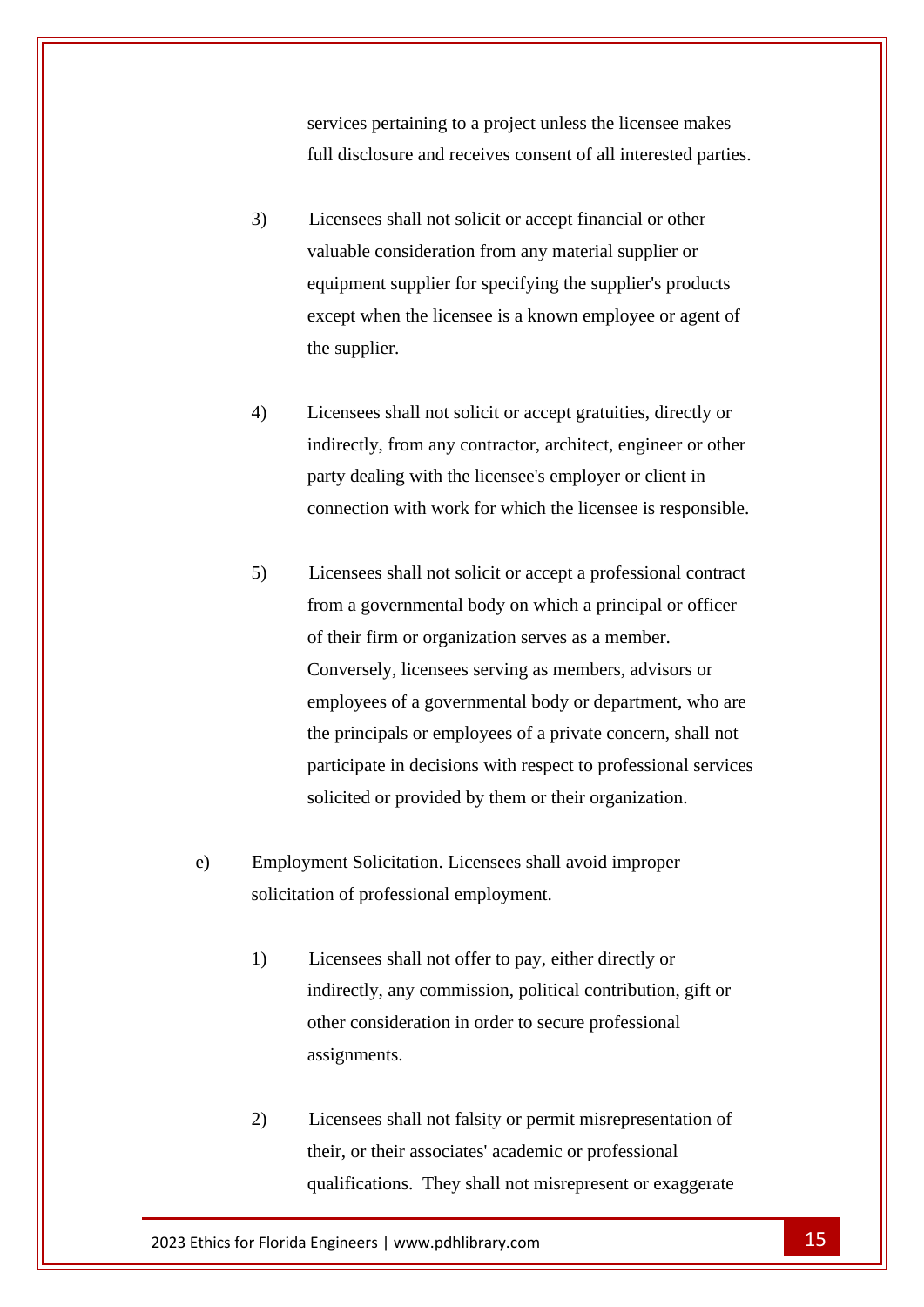their degree of responsibility in or for the subject matter of prior assignments. Brochures or solicitation of employment shall not misrepresent pertinent facts concerning employers, employees, associates, joint ventures or past accomplishments with the intent or purpose of enhancing their qualifications and/or their work.

(Source: Amended at 34 Ill. Reg. 5669, effective March 30, 2010)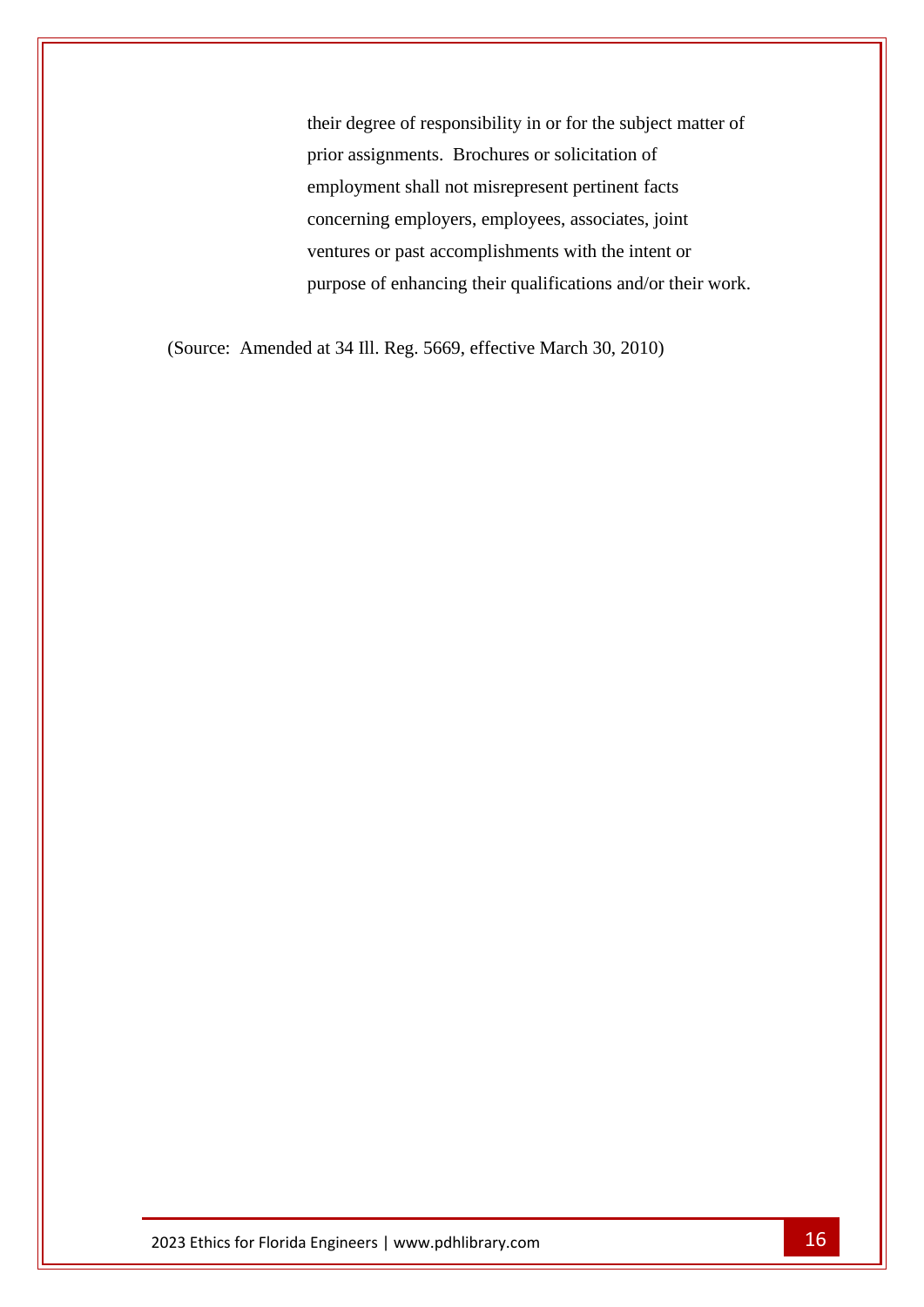# **2023 Ethics for Florida Engineers - Quiz**

**Updated: 10/7/2021**

1) Engineers shall approve or seal only those design documents or engineering reports, reviewed or prepared in accordance with the rules and laws of the authority having jurisdiction, which are determined to be safe for public health and welfare in conformance  $with$   $\qquad \qquad$ 

a. accepted engineering standards

- b. model building codes
- c. current design theory
- d. the wishes of the client

2) Engineers perform services

- a. only in the discipline in which they received their bachelors degree
- b. for which they are compensated
- c. only in areas of their demonstrated competence.
- d. in any area.

3) Suggested and recommended means of advertising include:

a. Professional advertisements in recognized publications, and listings in rosters or directories published by responsible organizations

- b. television advertisements
- c. radio ads
- d. all of the above.

4) Engineers shall.

- a. Strive to keep current in their specialty fields.
- b. Encourage their engineering employees to become licensed, certified, or registered.
- c. Strive to attend and present papers at professional and technical society meetings.
- d. all of the above

5) Licensees shall at all times recognize that their primary obligation is to protect the  $\bullet$  of the public.

- a. life
- b. health
- c. property and welfare
- d. all of the above